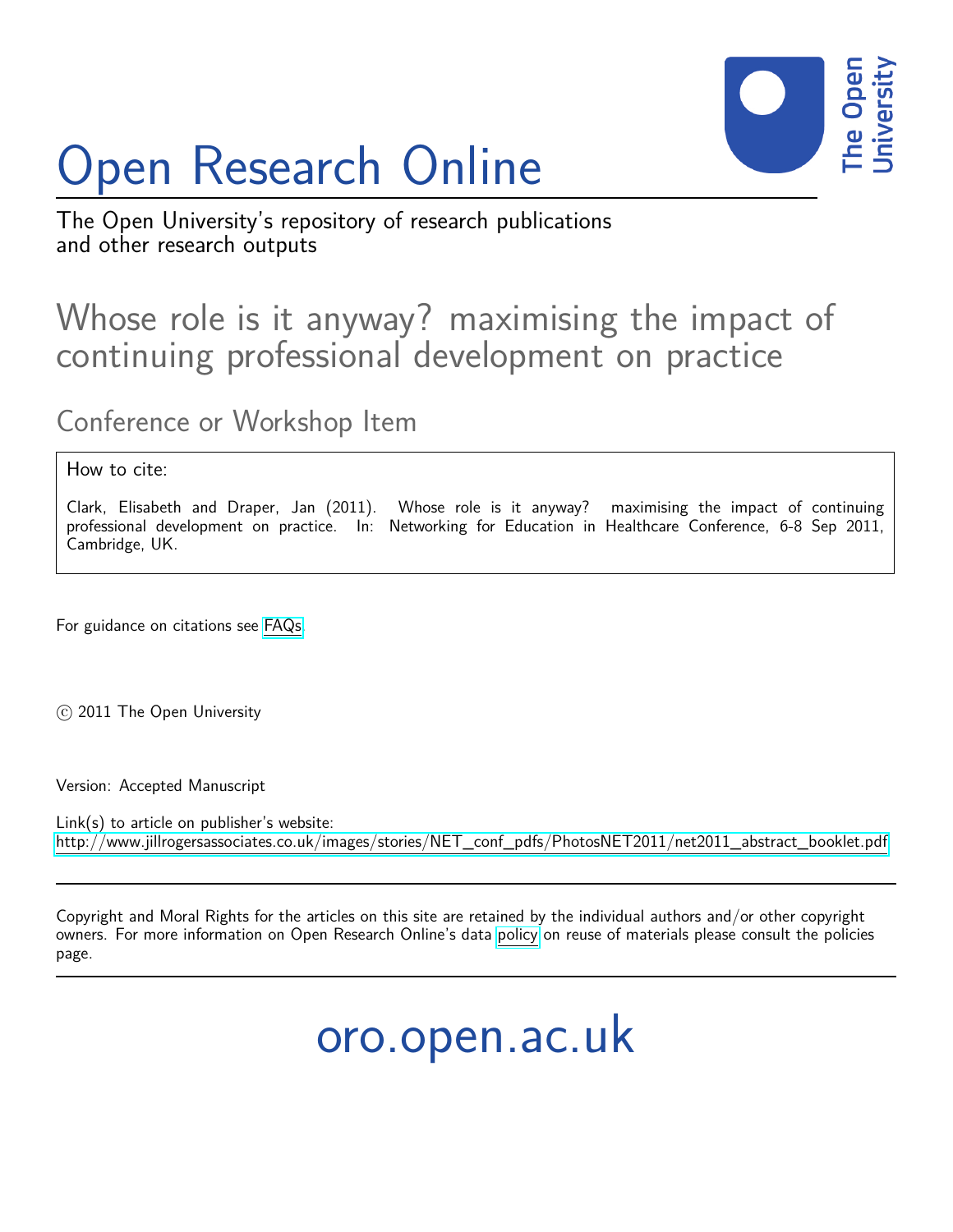## Whose role is it anyway? Maximising the impact of continuing professional development on practice

## Lead correspondent: Liz Clark The Open University, UK

## Introduction (5 minutes)

In this symposium, we explore the complexities associated with maximising the impact of learning beyond registration on healthcare practice. Over the last two decades, there has been significant investment in continuing professional development (Department of Health, 2010) and yet the responsibility for ensuring returns on this investment in terms of meeting organisational targets and delivering better patient care is still not well understood or articulated (Mackinnon Partnership, 2007). Despite claims of the importance of lifelong learning (see, for example, Hardwick and Jordan, 2002; Atack, 2003; Clark, 2008), there is limited robust evidence to support such assertions. Most of the empirical studies that have been undertaken are small scale and limited to a single presentation of a single educational programme (e.g. Dierckx de Casterlé et al., 2008; Lin et al., 2008). Against a backdrop of major financial cutbacks across the public sector in the UK and other countries, there is increasingly an imperative to target resources effectively, and to demonstrate value for money and quality outcomes for service users.

Of relevance to educationalists, healthcare practitioners, students and commissioners, the objectives of the symposium are to:

- examine critically the literature concerning the evaluation of CPD, highlighting the associated complexities
- provide an overview of the development of the Impact on Practice (ImP) framework and the role of the student, their manager, their employing organisation and the education provider in enhancing the opportunities for CPD to impact on practice
- outline our approach to evaluating the ImP framework, including the rationale for adopting realist evaluation to determine what works for whom and under what circumstances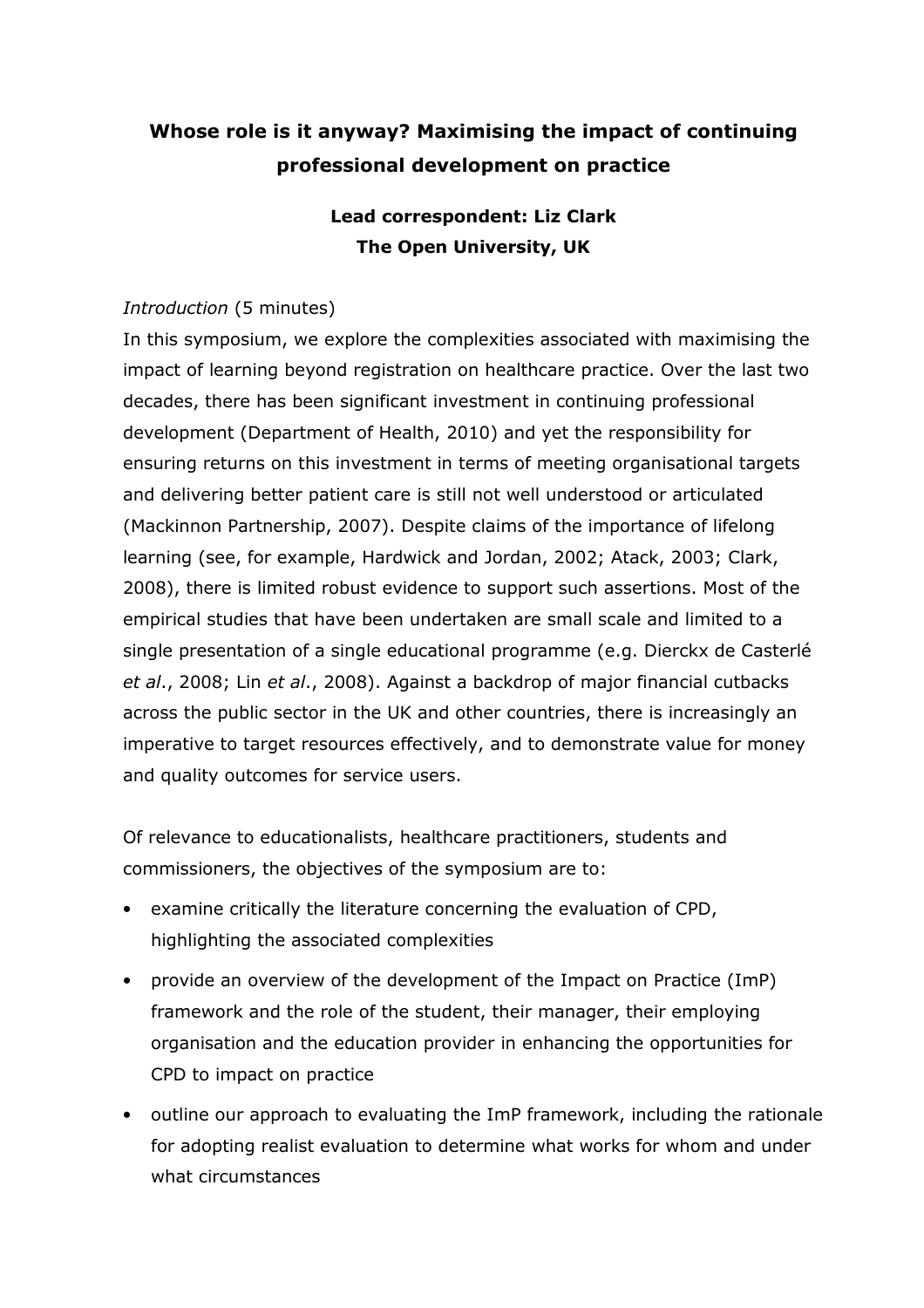• present the evaluation findings and their implications for service providers, education providers and for education commissioning policy and practice.

We will achieve these objectives through the presentation of three inter-related papers and discussion with participants.

## Paper 1

## Mission impossible? Using the experiences of others to develop our thinking (Jan Draper, 20 minutes)

This paper commences with a critical exploration of the literature assessing the impact of CPD on practice. Although the importance and complexity of evaluating the effectiveness of professional education programmes has been debated (Eraut, 1994; Bates, 2004; Ellis and Nolan, 2005; Spencer, 2006) and despite increasing interest in this area, little significant progress has been made over the past decade. This lack of progress is apparent within the education and management literature, as well as in health care, and reflects the challenges and complexities involved (Chartered Institute of Personnel and Development, 2007).

From the literature review, we conclude that there is a need to examine the effectiveness of CPD from a more pluralistic perspective than has previously been the case.

Following consultation with a range of stakeholders, the ImP framework was developed. This framework aims to maximise the impact of learning on practice by identifying the specific roles of the organisation, the manager and the education provider, as well as the student in this process. Although the framework has been well received at a number of conferences and workshops over the past two years, its usefulness can only be fully assessed through an evaluation of its practical application in the workplace.

### Paper 2

Using realist evaluation to explore the use of the ImP framework in practice (Shelagh Sparrow, 20 minutes)

This paper explores the use of a realist approach to evaluate the use of the ImP framework in practice. Realist evaluation enabled us to explore the contextual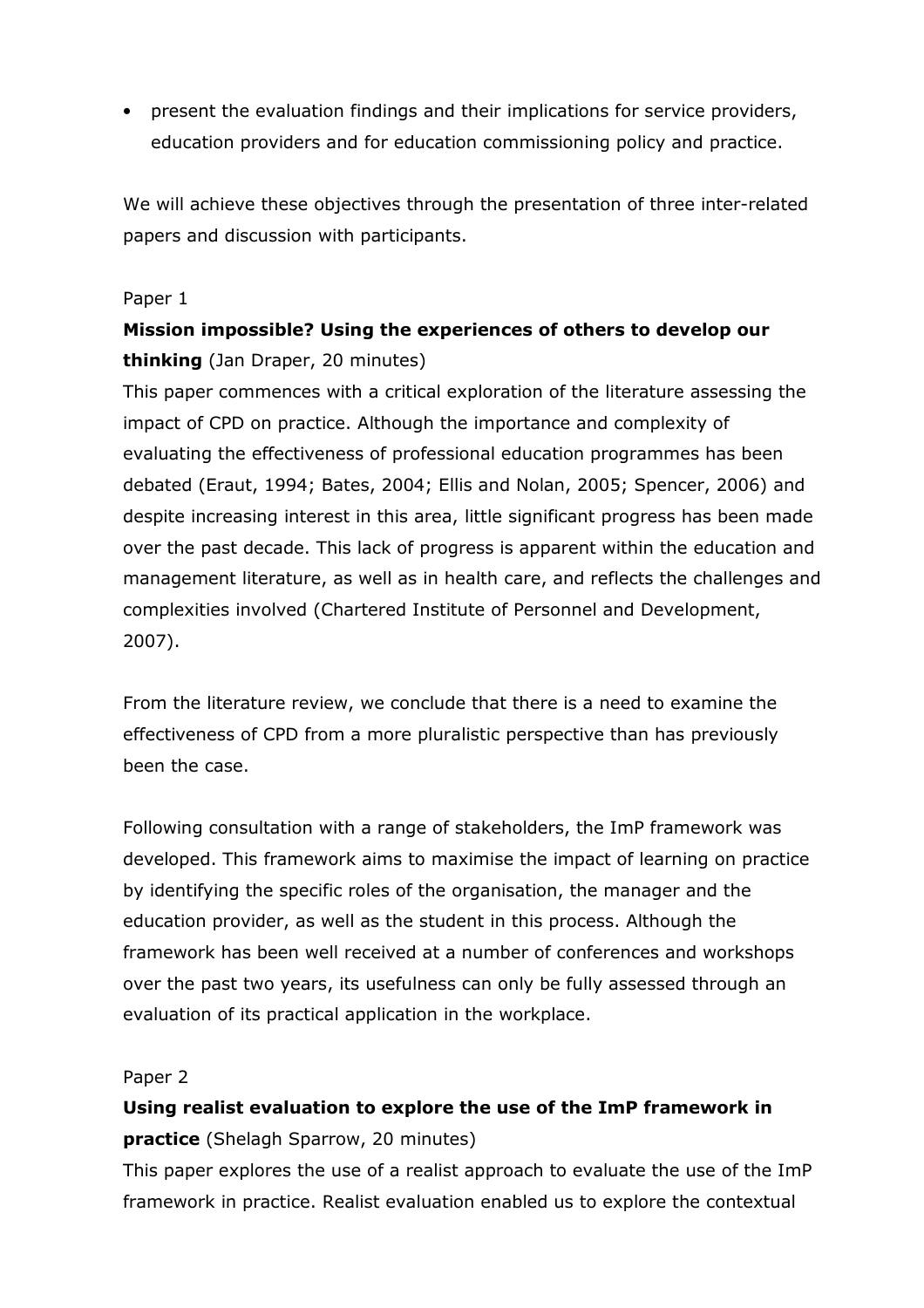issues associated with use of the framework and how different roles and experiences impact on potential outcomes (the process), rather than focusing solely on the outcomes in isolation (Greenhalgh et al., 2009). With funding from the Higher Education Funding Council for England Innovation Fund (HEIF 4) and the East of England Strategic Health Authority, the evaluation was carried out in two hospitals and one community trust located in one county in the east of England. Students, managers, board members and education providers were interviewed to explore the relevance of the framework and to identify areas where the views of one group did not match the reality experienced by another. In particular, this paper will examine how we have sought to achieve rigor by:

- defining and justifying the case (the courses/the role of the student/the workplace)
- achieving immersion (collecting sufficient data from a variety of sources to understand what is going on)
- encouraging reflexivity between researchers and between researchers and participants
- looking for contrasting explanations/interpretations between cases (e.g. courses)
- supporting claims with evidence.

This paper will conclude with a reflection on the extent to which realist evaluation enabled us to examine what works for whom and under what circumstances (Pawson and Tilley, 1997).

### Paper 3

## Maximising impact: The implications for service providers, education providers and education commissioning (Liz Clark, 25 minutes) The final paper outlines the strengths and limitations of the latest version of the ImP framework. We also consider how this framework can be used to influence the extent to which knowledge and skills gained through CPD can be used to enhance practice.

In particular, this paper focuses on: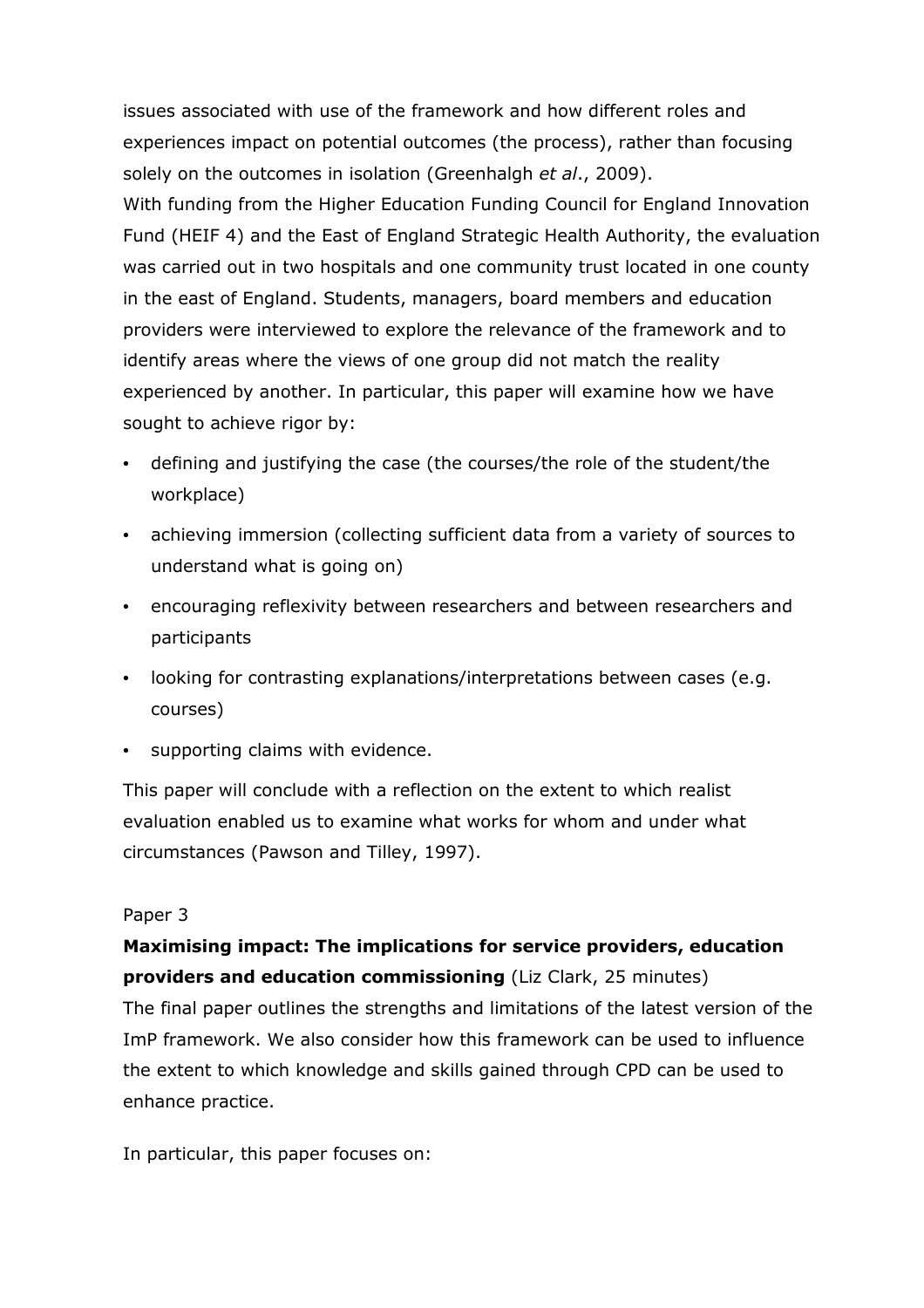- the factors identified as either enabling or disabling the use of the ImP framework in practice
- the impact of organisational culture on the use of the framework and the implications of this for enhancing practice
- the extent to which theory and practice links established within CPD modules influence a learner's ability to apply their learning
- the relationship between the role and status of the learner within the organisation and his/her ability to implement or consolidate change in practice.

We also examine the 'swampy lowlands' of undertaking an evaluation project in England during a time of significant upheaval, reorganisation and uncertainty within the NHS. This led to significant challenges in recruiting healthcare professionals, the majority of whom were already having to juggle the competing demands of study and working in pressurised healthcare environments, as well as hectic non-working lives with carer responsibilities. (985 words)

### References

Atack, L. (2003) Becoming a web-based learner: Registered nurses' experiences, Journal of Advanced Nursing, 44 (3), pp.289–97.

Attree, M. (2006) Evaluating healthcare education: Issues and methods, Nurse Education Today, 26 (8), pp.640–6.

Bates, R. (2004) A critical analysis of evaluation practice: The Kirkpatrick model and the principle of beneficence, Evaluation and Program Planning, 27 (3), pp.341–7.

Chartered Institute of Personnel and Development (2007) The Value of Learning: A new model of value and evaluation (written by Valerie Anderson, University of Portsmouth Business School), London: Chartered Institute of Personnel and Development.

Clark, L. (2008) Degrees of confidence, Nursing Older People, 21 (2), pp.23–5.

Department of Health (2010) Equity and Excellence: Liberating the NHS, Cmnd 7881, London: The Stationery Office.

Dierckx de Casterlé, B., Willemse A., Verschueren M. and Milisen, K. (2008) Impact of clinical leadership development on the clinical leader, nursing team and care-giving process: A case study, Journal of Nursing Management, 16 (6), pp.753–63.